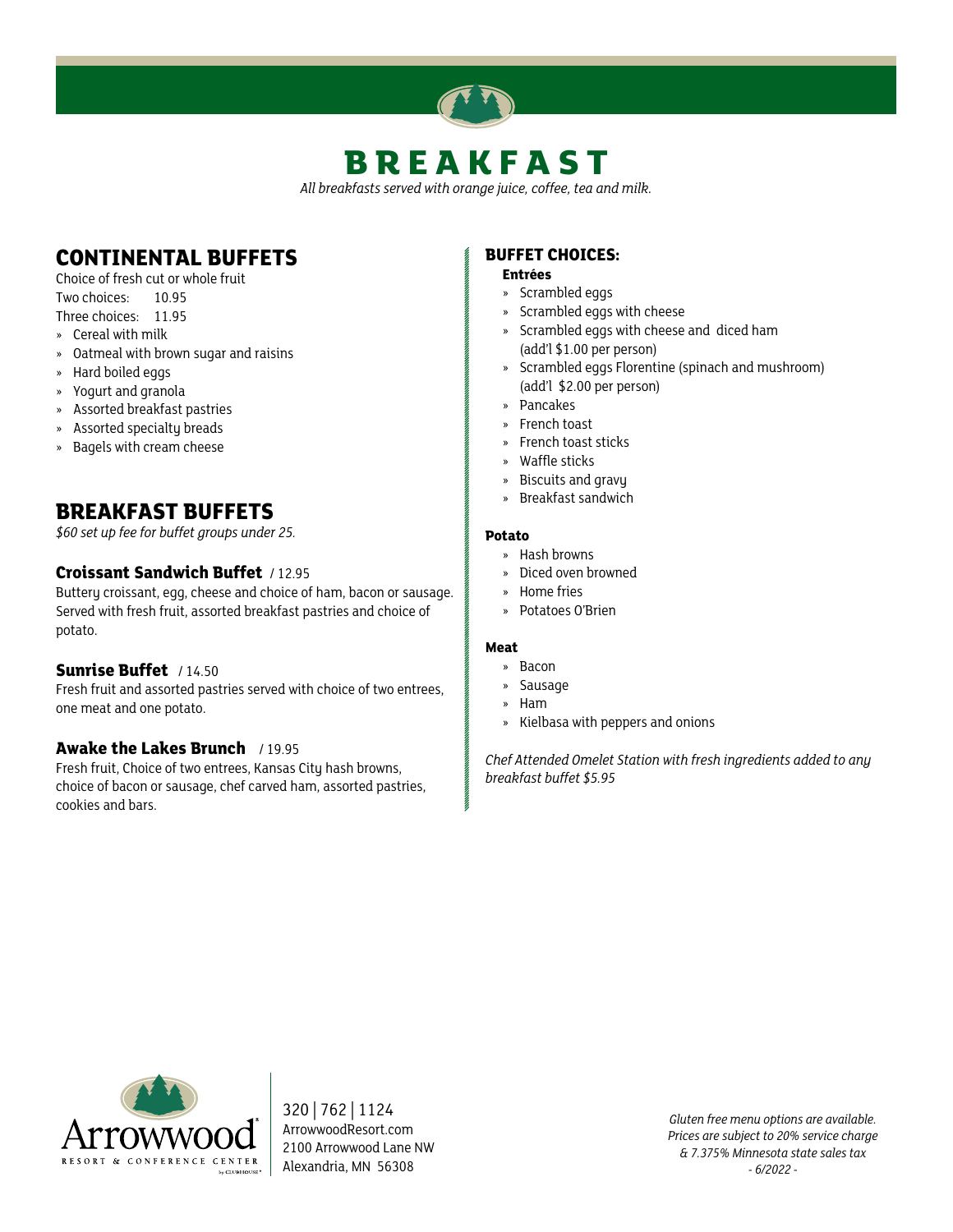

# **REFRESHMENT BREAKS**

**Meeting Planner Package** / 22.95 (refreshed all day)

| Wake up call:    | Pastries and muffins, fresh fruit, orange juice, coffee and tea           |
|------------------|---------------------------------------------------------------------------|
| Mid-Morning:     | Assorted sodas, bottled waters, coffee and tea                            |
| Afternoon Treat: | Assorted cookies, brownies and bars, sodas, bottled water, coffee and tea |

# **Up North Trail Ride** / 9.95

Make your own granola mix with:

- » M&M's
- » mixed nuts
- » chocolate chips
- » raisins
- » craisins
- » banana chips
- » coffee and tea
- » sodas and bottled waters

# **Truffle Break** / 10.95

- » chocolate chip cookies
- » white chocolate macadamia nut cookies
- » brownies
- » M&M's
- » truffles and caramels
- » coffee and tea
- » sodas and bottled waters

### **Snacks and Dips** / 9.50

- » chips and salsa
- » potato chips and French onion dip
- » pretzels
- » lemonade
- » sodas and bottled waters

# **Summertime Fun** / 9.95

- » sliced fresh fruit
- » smores puppy chow
- » popcorn
- » lemonade
- » sodas and bottled waters

# **Grandma's Cookie Jar** / 9.50

- » three varieties of cookies
- » milk
- » coffee and tea
- » sodas and bottled waters

# **Take me out to the Ball Park** / 9.95

- » pretzels
- » popcorn
- » peanuts
- » Cracker Jacks
- » lemonade
- » sodas and bottled waters



320 | 762 | 1124 ArrowwoodResort.com 2100 Arrowwood Lane NW Alexandria, MN 56308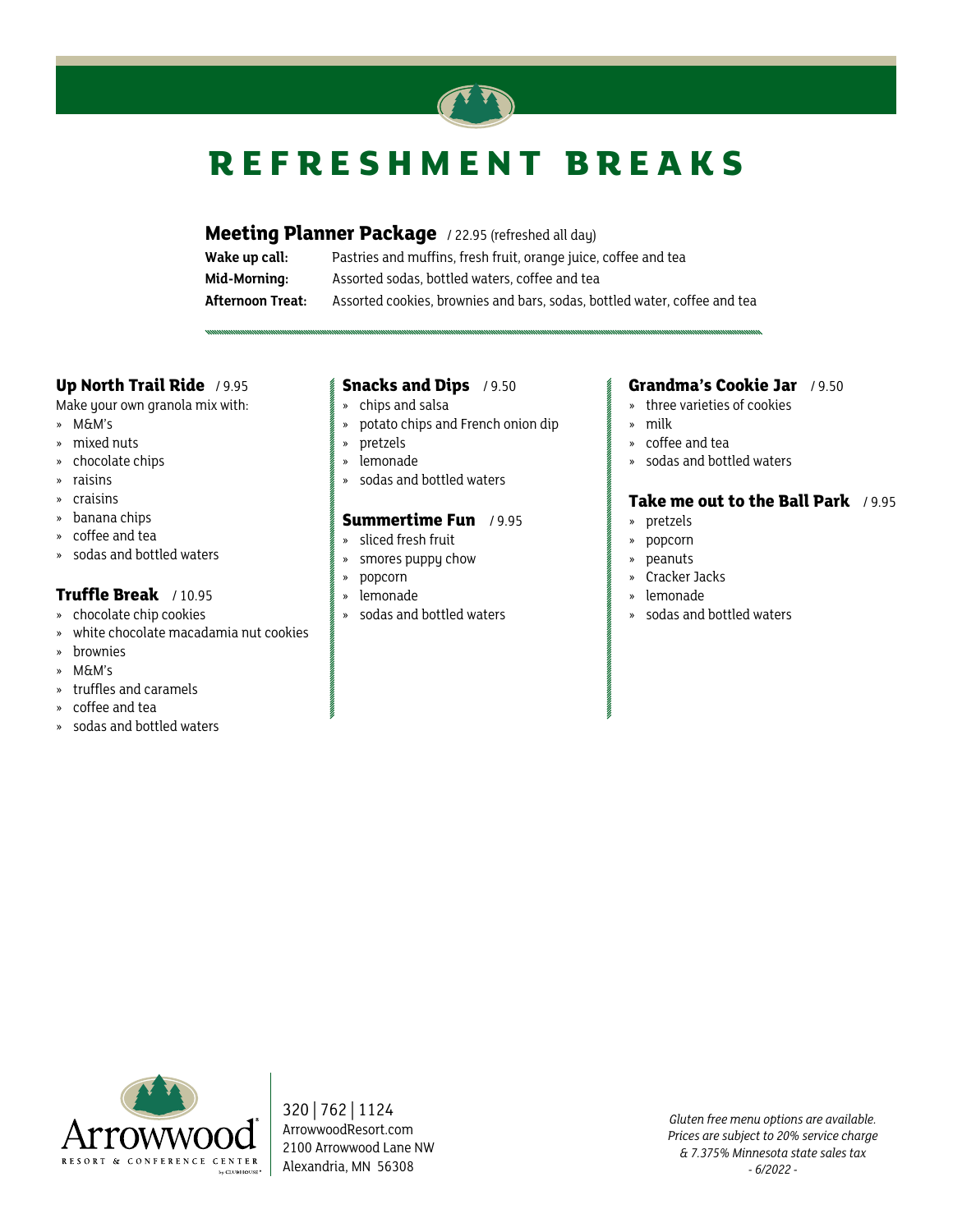

# **LUNCHEON BANQUET**

*\*\$60 setup fee for groups under 25*

# **SANDWICHES & SALADS**

*Served with coffee, tea, lemonade, milk and chef's choice of dessert from our Luncheon Dessert Selections.*

# **Italiano** / 17.95

Ham, salami, pepperoni, provolone, lettuce, tomato and pesto mayo on a hoagie. Served with pickle, bistro chips and roasted garlic pasta salad.

# **Croissant Club** / 17.95

Turkey, ham, cheddar, lettuce, tomato and bacon on a croissant with herbed mayo. Served with pickle, bistro chips and potato salad.

# **Smokehouse Monterey Chicken** / 17.95

Grilled chicken, Monterey jack cheese, bacon and BBQ sauce on a croissant. Served with pickle, bistro chips and coleslaw

# **Philly Steak & Cheese** / 18.95

Slow roasted beef with peppers, onions and Swiss cheese on a toasted hoagie. Served with pickle, potato wedges and Au-Jus

# **Arrowwood Classic** / 17.95

Mixed greens, tomato, red onion, cucumber, ham, turkey, cheddar jack, hardboiled egg and choice of dressing. Served with a warm breadstick.

# **Crystal Springs Salad** / 18.95

Mixed greens with grilled chicken, mandarin oranges, blueberries, goat cheese, red onion and candied pecans, Served with blackberry peppercorn dressing or blueberry pomegranate dressing.

# **BBQ Pulled Pork** / 17.95

Served with pickle, bistro chips and coleslaw.

# **ENTREES**

*Served with coffee, tea, lemonade, milk, garden salad with dressing, rolls and chef's choice of dessert.*

**Beef Pot Roast** / 20.95 Slow cooked and served with mashed potatoes, gravy and carrots.

**Sliced Roasted Turkey Breast** / 20.95 Slow roasted and served with mashed potatoes, gravy and carrots.

# **Chicken Parmesan** / 19.95

Breaded chicken breast, baked and topped with marinara sauce and shredded mozzarella. Served on a bed of pasta with garlic bread and green beans.

# **Sweet and Sour Pork** / 19.95

Tender battered pork in sweet and sour sauce on a bed of white rice with stir-fry vegetables. Served with an egg roll.



320 | 762 | 1124 ArrowwoodResort.com 2100 Arrowwood Lane NW Alexandria, MN 56308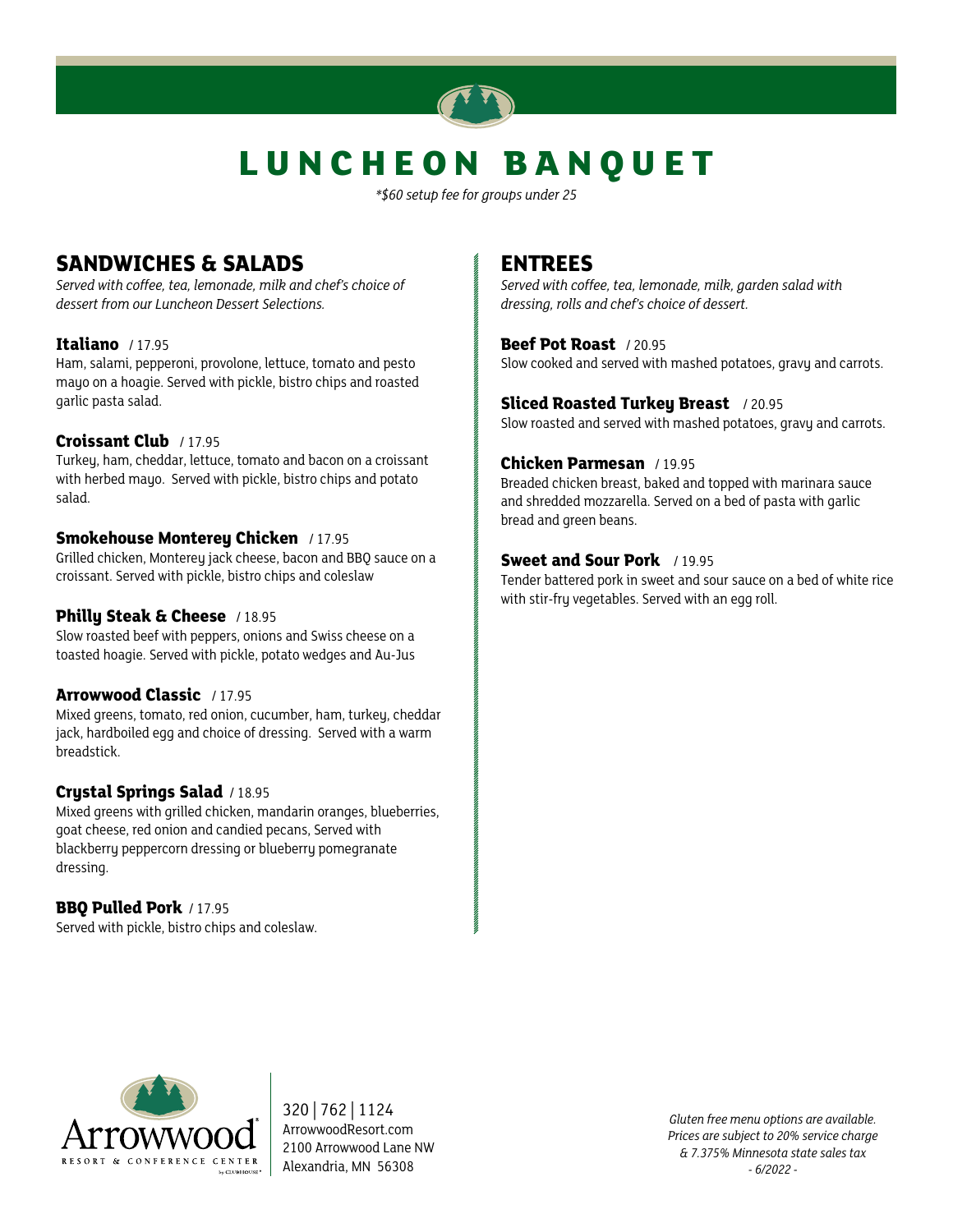

# **LUNCHEON BUFFETS**

*Served with coffee, tea, milk, lemonade and choice of dessert. \*\$60 set up fee for groups under 25 \*\$150 outdoor setup fee*

# **Grand Buffet** / 21.95

Spring greens salad, deli salad, vegetable and artisan bread with choice of two entrees and a potato. *Add 3rd entrée for \$2.00 per person.*

### **Entrée:**

- » Roasted turkey with pan gravy
- » Parmesan crusted chicken with marinara or pesto cream sauce
- » Swedish meatballs
- » Garlic thyme chicken
- » Beef stroganoff with pasta
- » Sliced pork loin with choice German bacon sauce, rosemary mushroom sauce, rosemary demi, Dijon cream sauce or pan gravy
- » Grilled or pan fried chicken served with choice of chardonnay cream sauce, pesto cream sauce, mushroom Marsala sauce, rosemary demi, champagne cream sauce or Gouda Mornay sauce.

# **South of the Border** / 19.95

Hard and soft shells, seasoned ground beef, choice of seasoned chicken or pork, choice of refried beans or black beans with fire roasted corn and peppers, shredded lettuce, black olives, sour cream onions, tomatoes, salsa, guacamole, nacho cheese and tortilla chips. *Substitute 1 meat for chicken or beef Chimichanga \$1*

# **Bistro Deli** / 19.95

Two deli salads, two soups (chicken wild rice & soup of the day); trays of turkey, ham, salami, homemade chicken salad and egg salad; cheddar, Swiss, and pepper jack cheeses, lettuce, tomato, onion, pickles with assorted breads and condiments and potato chips.

# **Soup & Salad Buffet** / 18.50

Chicken wild rice soup and chili, Spring greens, diced ham, diced turkey, diced chicken, cheese, tomatoes, onions, carrots, cucumber, eggs, croutons, sour cream, dressings and bread sticks.

# **Salad & Potato Buffet** / 17.50

Baked potatoes with butter, sour cream and cheese sauce. Spring greens with tomatoes, cucumber, onions, black olives, peas, cheese, croutons, sliced eggs, bacon bits, diced ham, diced chicken and bread sticks.

*Add baked sweet potatoes \$1*

# **A Taste of Italy** / 18.95

Caesar salad, vegetable medley, garlic bread and choice of two:

- » Lasagna
- » Chicken alfredo
- » Meatball marinara
- » White vegetable lasagna

# **Lakeside Picnic** / 19.95

Choice of two BBQ pulled pork, grilled hamburgers with sautéed mushrooms and onions, grilled chicken breasts, hot dogs, brats with sauerkraut, beer battered cod with tartar sauce; duo of deli salads, baked beans, bistro chips, lettuce, tomato, onion, cheese tray with cheddar, Swiss and pepper jack.

# **Deli Bag** / 16.95

Choice of up to three selections. All served with an apple or orange, chips, candy bar or cookie and soda or bottled water.

- » Smoked turkey, Gouda, lettuce, tomato and Dijon mayo on artisan bread.
- » Thin sliced roast beef, cheddar, lettuce, tomato and horsey sauce on artisan bread.
- » Sliced baked ham, Swiss cheese, lettuce, tomato and honey Dijon on artisan bread.
- » Chicken Caesar wrap with romaine lettuce, parmesan cheese and diced chicken in a tortilla.
- » Vegetarian wrap



320 | 762 | 1124 ArrowwoodResort.com 2100 Arrowwood Lane NW Alexandria, MN 56308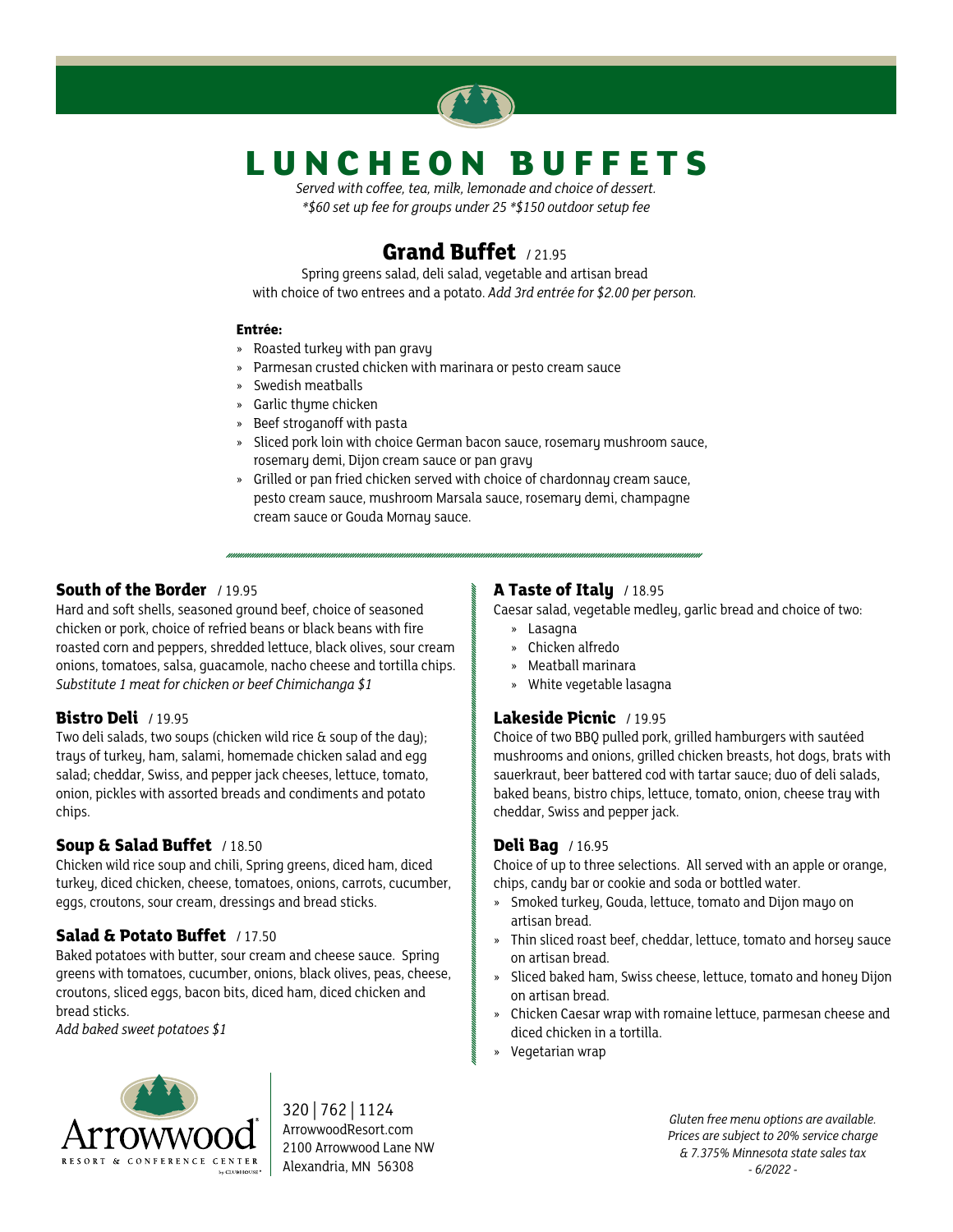# **DINNER BANQUETS**

*\*\$60 set up fee for groups under 25*

# **Salad Selections**

- » **Arrowwood Salad** Spring greens with cucumber, tomato, carrot and croutons with and Ranch dressing
- » **Napa Spinach Salad** Candied pecans, feta cheese, peppers and red onions with champagne vinaigrette
- » **Romaine & Cashew** Romaine, parmesan cheese and cashews with peppercorn dressing
- » **Caesar Salad** Romaine, croutons and parmesan cheese tossed in Caesar dressing
- » **Mandarin Orange Salad** Spring greens, mandarin oranges, red onions and almonds with poppy seed dressing

# **Entrees**

*Entrees include choice of salad, chef seasonal vegetables, side selection, artisan breads and butter, coffee tea, milk.*

# **Prime Rib of Pork** / 30.95

Slow raosted pork prime topped with Rosemary mustard sauce or hot bacon dressing

**Beef Filet Mignon** / 47.95 8oz tenderloin of beef seared and topped with seasoned butter.

**Ribeye Steak** / 38.95 12oz grilled and topped with seasoned butter.

# **Prime Rib of Beef** / 37.95

12oz seasoned and slow roasted prime rib served with au jus and horseradish sauce

# **Filet of Walleye** / 32.95

Broiled with choice of D'Burgo butter, lemon caper butter or béarnaise sauce.

# **Parmesan Crusted Walleye** / 33.95

Baked and served with a side of tartar sauce.

**Salmon** / 32.95 Broiled and topped with béarnaise sauce.

# **Wild Rice Stuffed Chicken Breast** / 30.95

Baked chicken breast bursting with wild rice stuffing, topped with supreme sauce.

# **Bone-In Chicken Breast** / 29.95

Seasoned and baked, served with choice of sauce: Marsala cream sauce, pesto cream sauce, D'Burgo butter, Gouda Mornay, champagne cream sauce or sage lemon demi-glace.

# **Bruschetta Chicken** / 29.95

Grilled boneless chicken breast topped with pesto, bruschetta, tomatoes and balsamic glaze.

# **Surf & Turf**

Choose one from each:

- **Turf:**
- » Rosemary pork loin / 35.95
- » Chicken breast with choice of sauce / 36.95
- » 4oz Filet mignon with seasoned butter / 44.95
- **Surf:**
- » Broiled skewered shrimp
- » Broiled walleye
- » Parmesan crusted walleye

# **Vegetarian Options** / 25.95

- » Roasted vegetable polenta cake
- » Mushroom ravioli with pesto cream sauce
- » Cheese ravioli with marinara
- » Portabella option

# **Dessert Options**

Ask Conference Service Manager



320 | 762 | 1124 ArrowwoodResort.com 2100 Arrowwood Lane NW Alexandria, MN 56308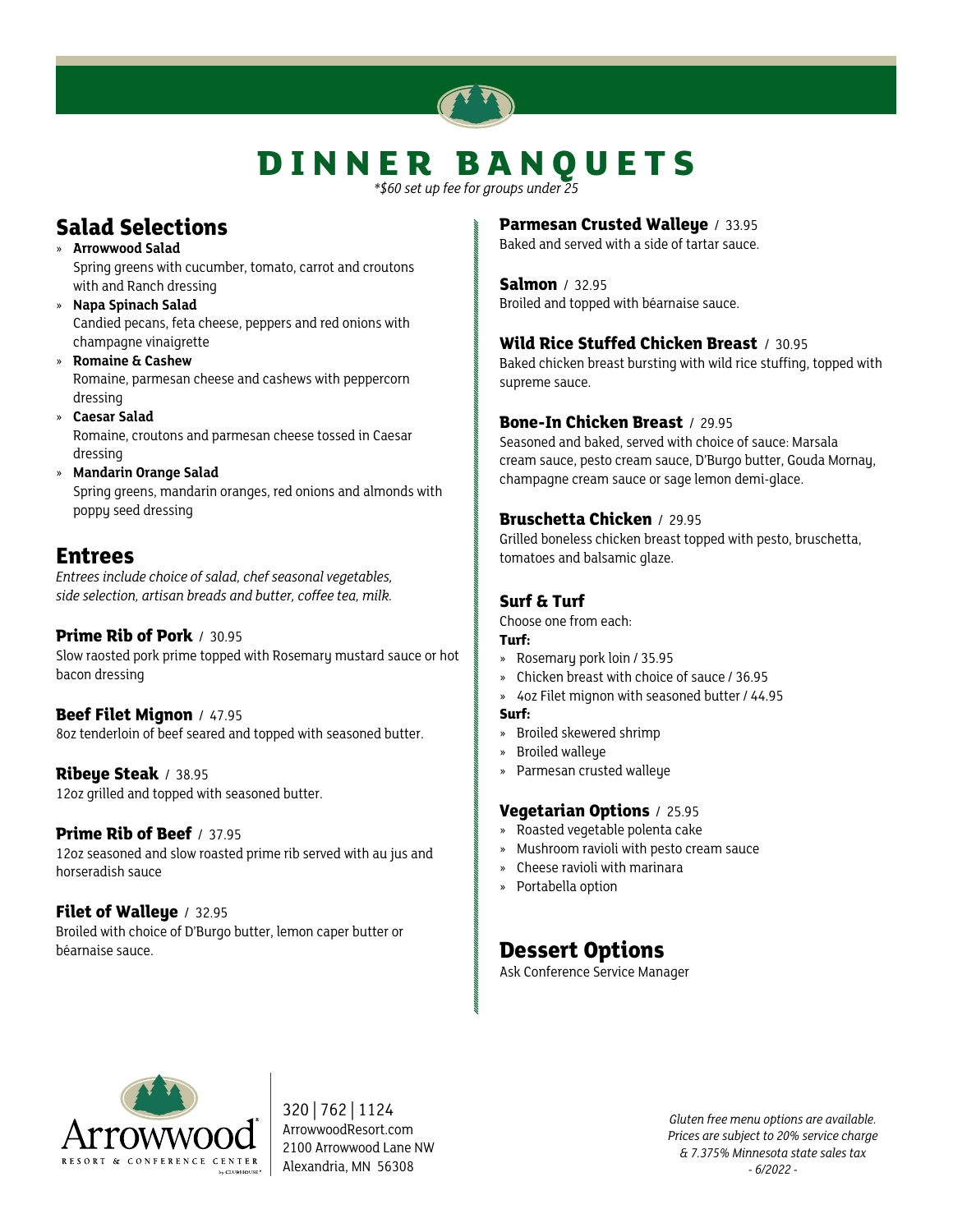

# **DINNER BUFFETS**

*Minimum of 30 people, \$60 setup fee for groups under 50, \$200 outdoor setup fee. Served with coffee, tea, milk and lemonade.*

# **Chain of Lakes Celebrations** / 39.95

*( Add additional entrée \$3.00 )*

Spring greens salad or Caesar salad, two deli salads, potato or rice, choice of vegetable medley, glazed carrots or green beans, choice of two entrees, artisan breads and butter, Chef's choice of dessert.

### **Entrée Selections**

- » Parmesan crusted walleye with lemon and tartar
- » Wild rice stuffed chicken
- » Grilled chicken with lemon sage demi-glace
- » Pan fried chicken with pesto cream or Gouda Mornay sauce
- » Chicken Florentine
- » Sliced pot roast with gravy
- » Beef stroganoff with noodles
- » Sliced pork loin with Dijon demi-glace or hot bacon dressing
- » Chef carved prime rib of beef with au jus and horseradish add \$4

# **Hawaiian Luau** / 33.95

Fresh fruit tray, macaroni salad, Hawaiian BBQ glazed pork loin, coconut shrimp with honey mustard, roasted baby baked potatoes, fresh vegetable medley, Hawaiian rolls with honey butter. Choice of banana cream or coconut cream pie.

# **Taste of Minnesota** / 34.95

Spring greens salad, broccoli salad, wild rice stuffed chicken with supreme sauce, parmesan crusted walleye with lemon and tartar sauce, oven roasted baby red potatoes, green bean casserole, dinner rolls and butter and apple crisp with whipped cream.

# **Country Time Barbeque** / 30.95

Coleslaw, potato salad, baked beans, corn on the cob (seasonal), corn muffins with butter and choice of apple or pecan pie with whipped cream.

### **Choice of two meats:**

- » BBQ chicken
- » Herb roasted chicken
- » BBQ pork ribs
- » BBQ pulled pork with buns
- » Carolina BBQ beef brisket

# **A Taste of Italy** / 27.95

Caesar or spring greens salad, Choice of two entrees, vegetable medley, garlic bread and tiramisu

- » Parmesan crusted chicken with sundried tomato cream sauce
- » Shrimp Alfredo
- » Carbonara
- » White Vegetable Lasagna
- » Creamy pesto Tortellini
- » Chicken Marsala
- » Spaghetti Bolognaise



320 | 762 | 1124 ArrowwoodResort.com 2100 Arrowwood Lane NW Alexandria, MN 56308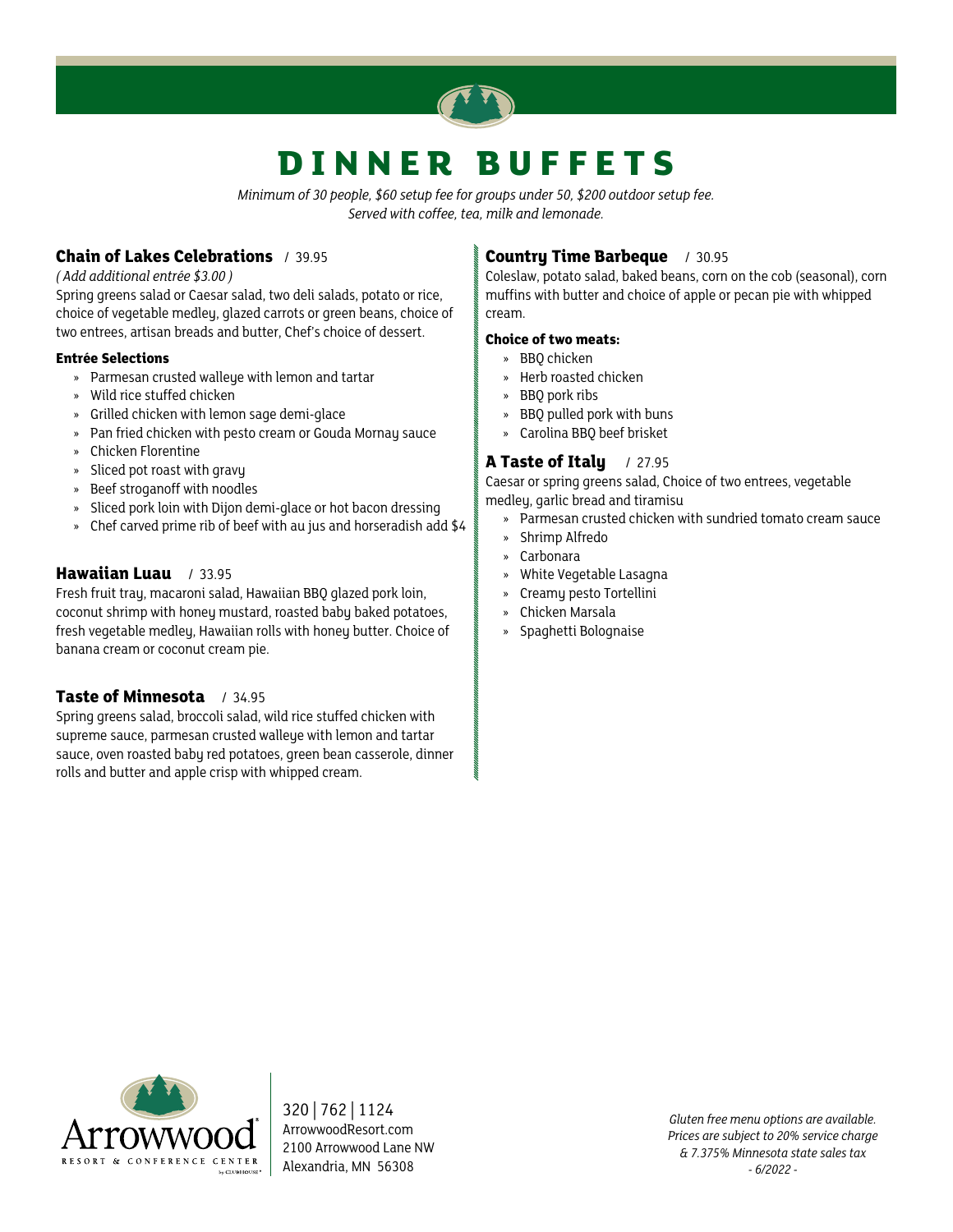

# **S T A T I O N S B U F F E T**

### **Choose 2 Stations** / 33.95 **Choose 3 Stations** / 41.95

*\$60 setup fee for groups under 25. Dessert and Beverage station included*

### **Italian**

- » Caesar salad
- » Garlic toast
- » Choice of two
- • Lasagna
- • Chicken Alfredo
- • Meatball marinara

### **Oriental**

- » Asian noodle salad
- » Fried rice or white rice
- » Pork egg rolls or vegetarian spring rolls with sweet chili sauce or sweet and sour sauce
- » Choose one
	- • Teriyaki Chicken
	- • Sweet & Sour Pork

### **Mexican**

- » Taco pasta salad
- » Hard and soft taco shells
- » Shredded lettuce, shredded cheese, tortilla chips, Pico de Gallo, salsa, sour cream and guacamole
- » Refried beans
- » Choice of two
	- • Fajita steak with peppers and onions
	- • Seasoned ground beef
	- • Seasoned shredded pork
	- • Fajita chicken with peppers and onions

# **American**

- » Potato salad
- » Coleslaw
- » Bistro chips
- » Choice of one
	- • Hamburgers with cheese, lettuce, tomato and onion
	- • Hotdogs or brats with cheese, onion, pickles and sauerkraut
	- Oven roasted or fried chicken
	- • BBQ pulled pork with buns

# **Dessert & Coffee Station**

- » Mini cheesecakes
- » Mini pies
- » Petit fours
- » Coffee, Decaf and Tea



320 | 762 | 1124 ArrowwoodResort.com 2100 Arrowwood Lane NW Alexandria, MN 56308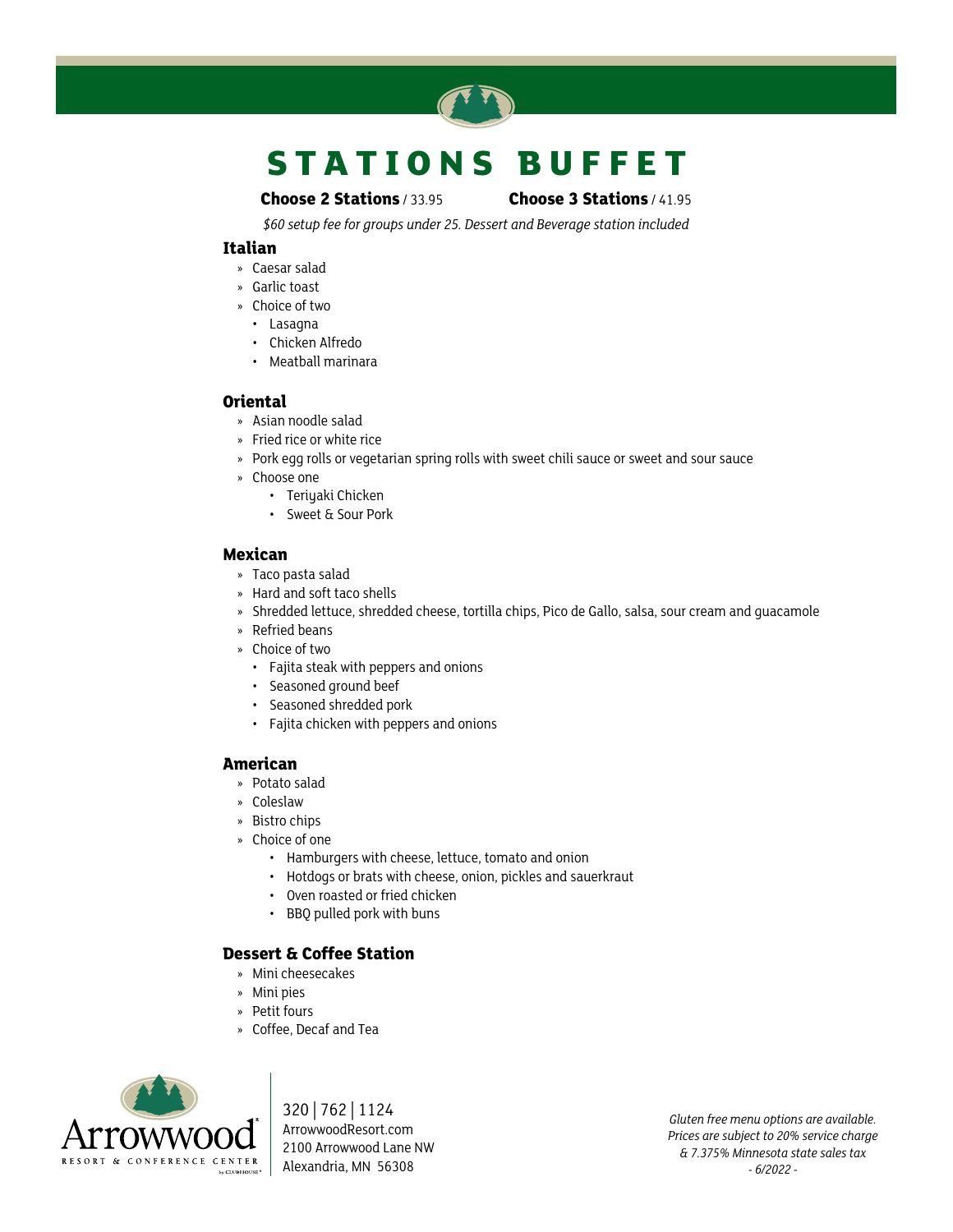

# **C H I L D R E N ' S B A N Q U E T M E N U**

*Plated children's meals are intended for attendees under the age of 12 dining at a group function. Please select one meal option from the list below and supply your catering contact with children's meal guarantees along with your adult guarantees. Children's meals include the same starter salad or apple sauce, beverages and dessert choice the group has selected for the function.*

> **Chicken Tenders** / 12.95 Three breaded chicken tenderloins served with fries

> > **Mini Corndogs** / 12.95 Seven corndogs served with fries.

> > > **Mac & Cheese** / 12.95 Served with fries.

# **C H I L D R E N ' S B U F F E T P R I C I N G**

*Children's buffet prices are intended for attendees under the age of 12 dining at a group function with a planned buffet style dinner. Children will receive the same meal as the group with the same beverage choices and dessert.*

#### **Breakfast**

Ages 5-12 .....................7.95 Ages 4 and under.........3.95

#### **Lunch**

Ages 5-12 .................. 10.95 Ages 4 and under.........4.95

#### **Dinner**

Ages 5-12 .................. 13.95 Ages 4 and under.........5.95



320 | 762 | 1124 ArrowwoodResort.com 2100 Arrowwood Lane NW Alexandria, MN 56308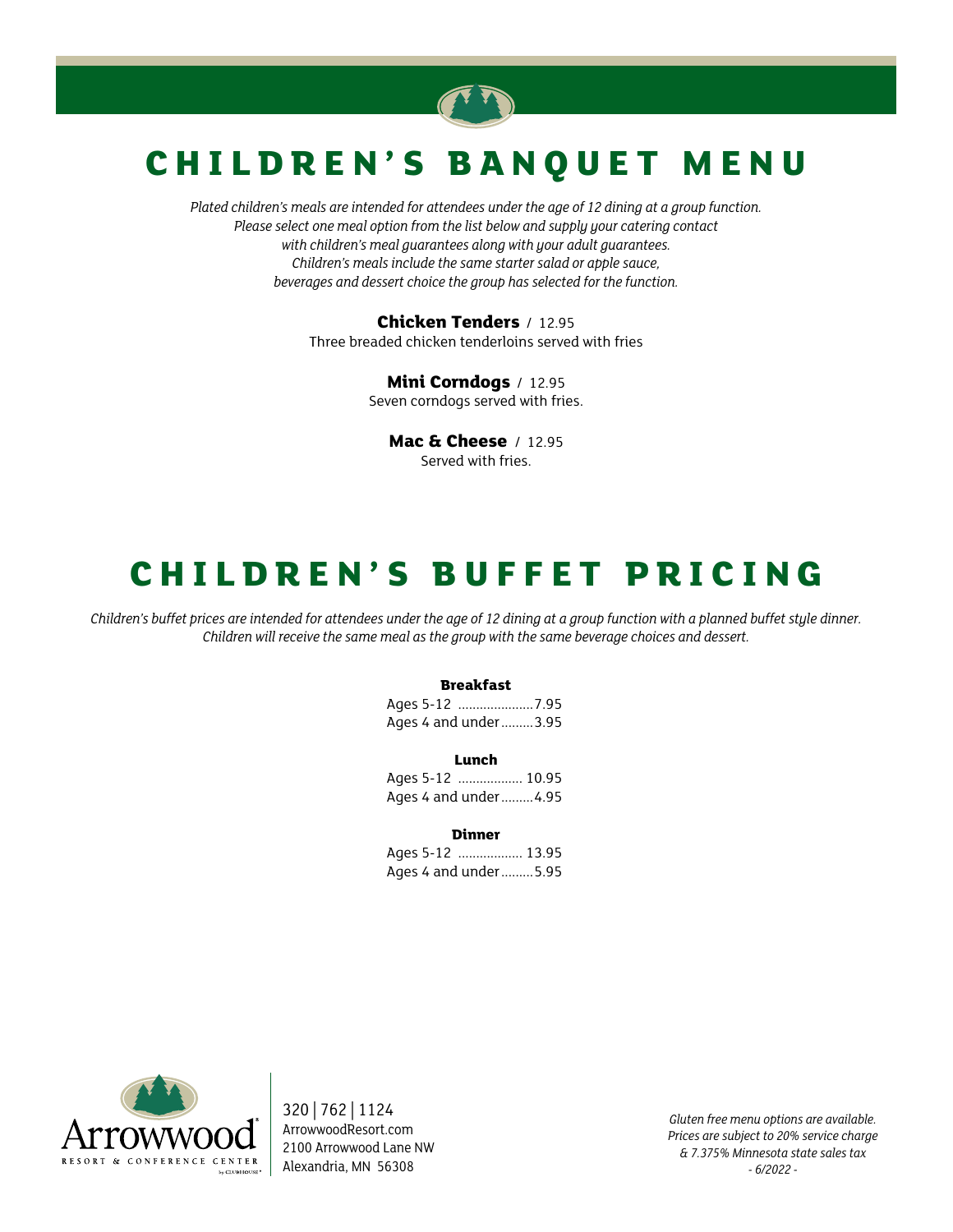

# **H O R S D ' O E U V R E S**

*Priced per 50 pieces*

# **COLD**

| Caprese skewers with balsamic syrup100           |  |
|--------------------------------------------------|--|
|                                                  |  |
|                                                  |  |
|                                                  |  |
|                                                  |  |
|                                                  |  |
| <b>Roasted garlic hummus with pita chips  75</b> |  |
|                                                  |  |
|                                                  |  |
| choice of turkey or ham                          |  |

# **HOT**

| Tempura sweet chili chicken 100             |  |
|---------------------------------------------|--|
| Bacon wrapped sea scallops  145             |  |
|                                             |  |
|                                             |  |
|                                             |  |
| Chicken satay with teriyaki or              |  |
|                                             |  |
| <b>Meatballs in Swedish or BBQ sauce 90</b> |  |
| Spinach and artichoke dip with              |  |
|                                             |  |
| <b>Coconut shrimp with sweet and</b>        |  |
|                                             |  |
| <b>Bacon, onion and Gruyere dip</b>         |  |
|                                             |  |
| Minnesota wild rice stuffed cheesy          |  |
|                                             |  |
|                                             |  |
| Fried ravioli with marinara sauce 125       |  |
| <b>Walleye fingers with tartar sauce</b>    |  |
|                                             |  |
| Mini crab cakes with creole remoulade 155   |  |
| <b>Cream cheese wontons with sweet</b>      |  |
|                                             |  |
| Vegetable spring rolls with Sriacha mayo 70 |  |
|                                             |  |
|                                             |  |
|                                             |  |
| with red wine dipping sauce (75)            |  |
|                                             |  |
| creole remoulade                            |  |



320 | 762 | 1124 ArrowwoodResort.com 2100 Arrowwood Lane NW Alexandria, MN 56308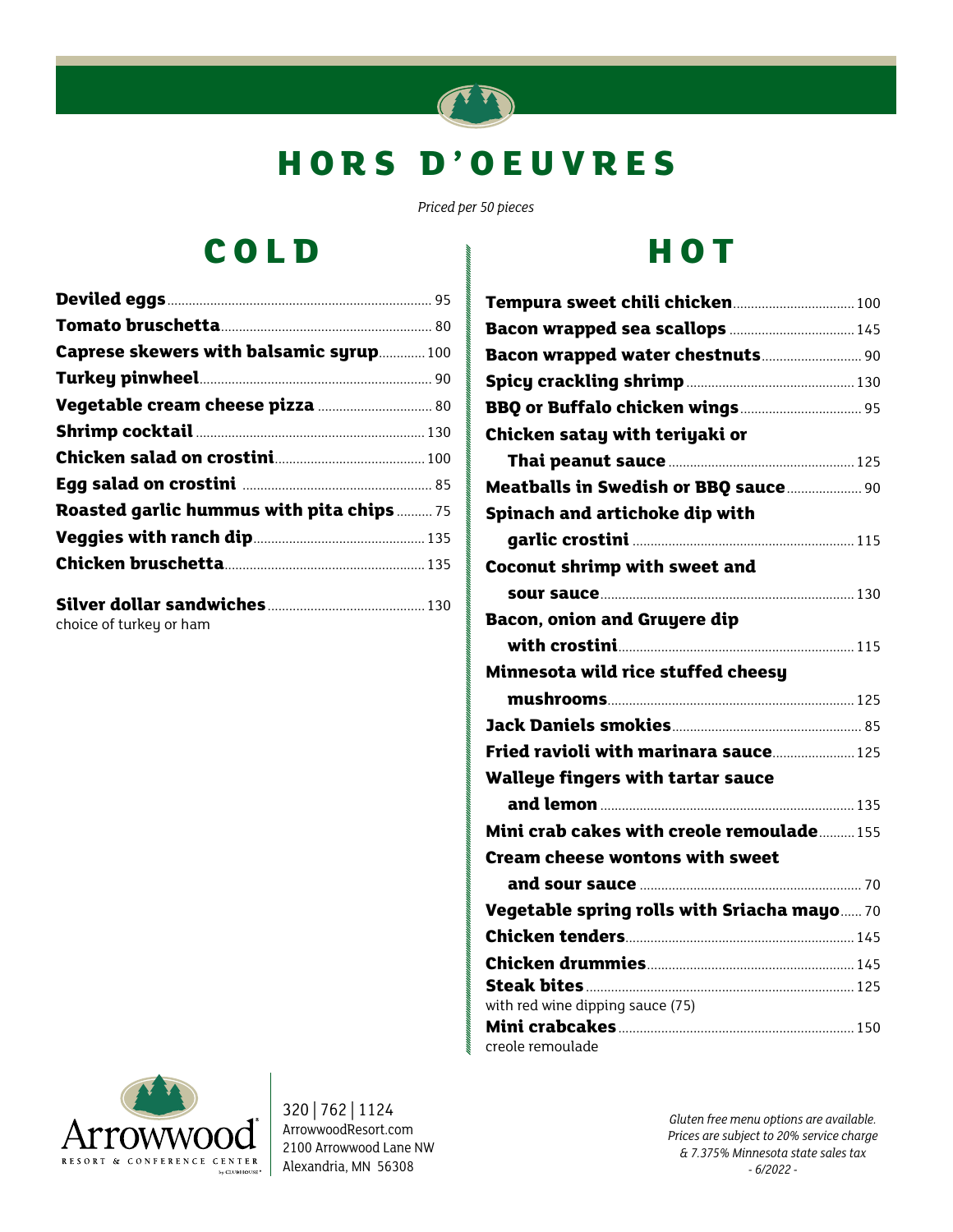# **DISPLAYS**

*Priced per 50 people*

| Grilled vegetable platter with creamy scallion dip175          |  |
|----------------------------------------------------------------|--|
| <b>Imported and domestic cheeses with crackers  195</b>        |  |
| <b>Fresh fruit platter with strawberry cream cheese dip175</b> |  |
| <b>Smoked salmon with lemon and cucumber  175</b>              |  |
| (Serves approximately 30)                                      |  |
|                                                                |  |
|                                                                |  |

# **C A R V I N G S T A T I O N S**

*Dinner rolls and condiments accompany all carving station items*



320 | 762 | 1124 ArrowwoodResort.com 2100 Arrowwood Lane NW Alexandria, MN 56308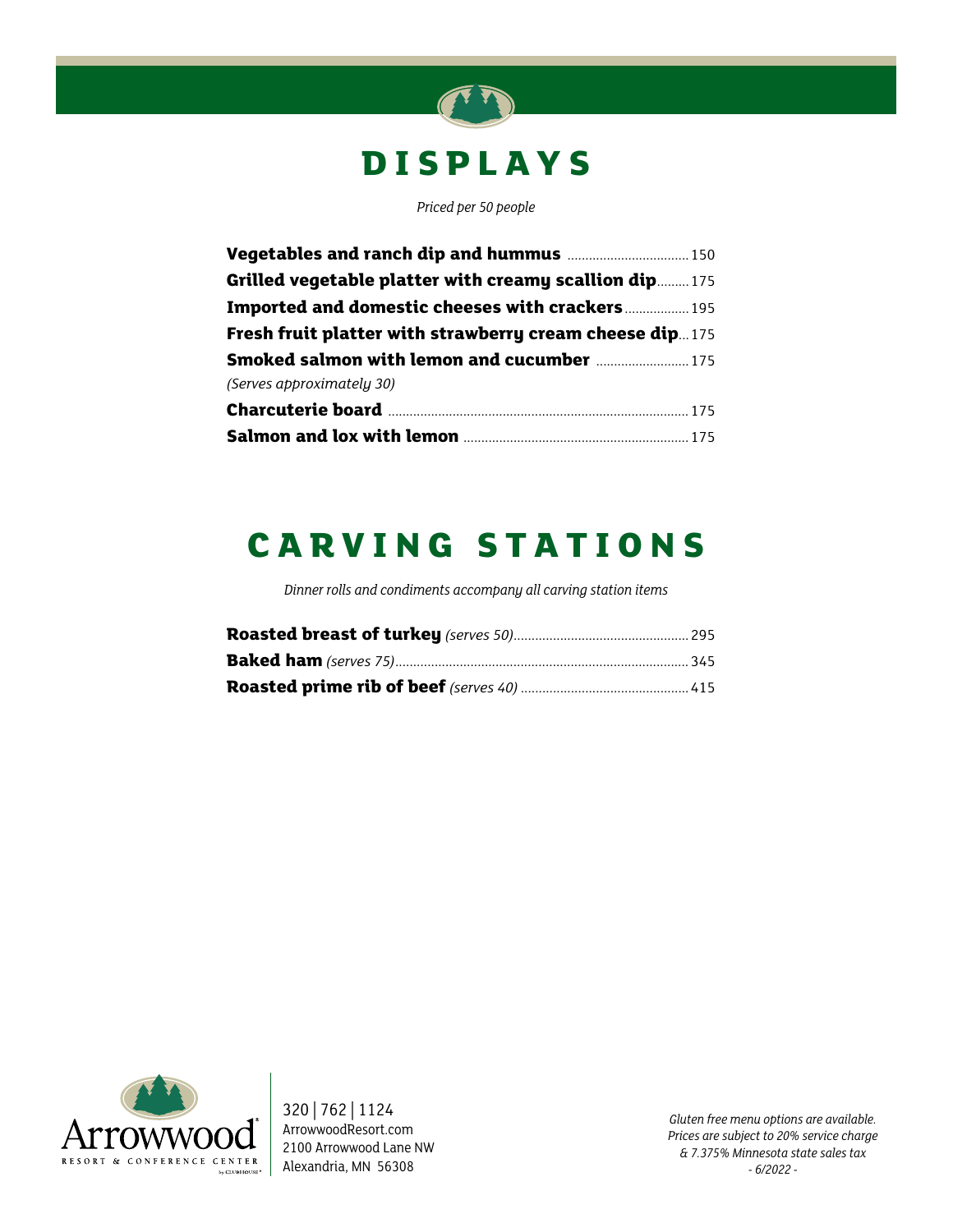# **A LA CARTE MENU**

# **BEVERAGES**

| Raspberry sherbet punch  25.95/ gallon |  |
|----------------------------------------|--|
|                                        |  |
|                                        |  |
|                                        |  |
|                                        |  |

# **ADDITIONAL FARE**

Serves 25

| Potato chips and French onion dip50  |  |
|--------------------------------------|--|
|                                      |  |
|                                      |  |
|                                      |  |
|                                      |  |
|                                      |  |
| Large Spring Garden Mix Salad Bowl35 |  |

# **REFRESHMENT BREAK ITEMS**

### PER DOZEN

| Fresh baked muffins 24.95                  |
|--------------------------------------------|
| Specialty breads with whipped butter 21.95 |
|                                            |
|                                            |
|                                            |
| Freshly baked assorted cookies  23.95      |
|                                            |
| Bagel with cream cheese                    |
| Brownies and bars 23.95                    |
|                                            |
| Whole fruits (apples and oranges) 18.95    |
| Chocolate dipped strawberries 26.00        |
| Individual wrapped granola bars 18.00      |
| Sweet n salty snack bags  27.00            |

# PER EACH

| Wrapped large cookie  1.35 |  |
|----------------------------|--|
|                            |  |



320 | 762 | 1124 ArrowwoodResort.com 2100 Arrowwood Lane NW Alexandria, MN 56308